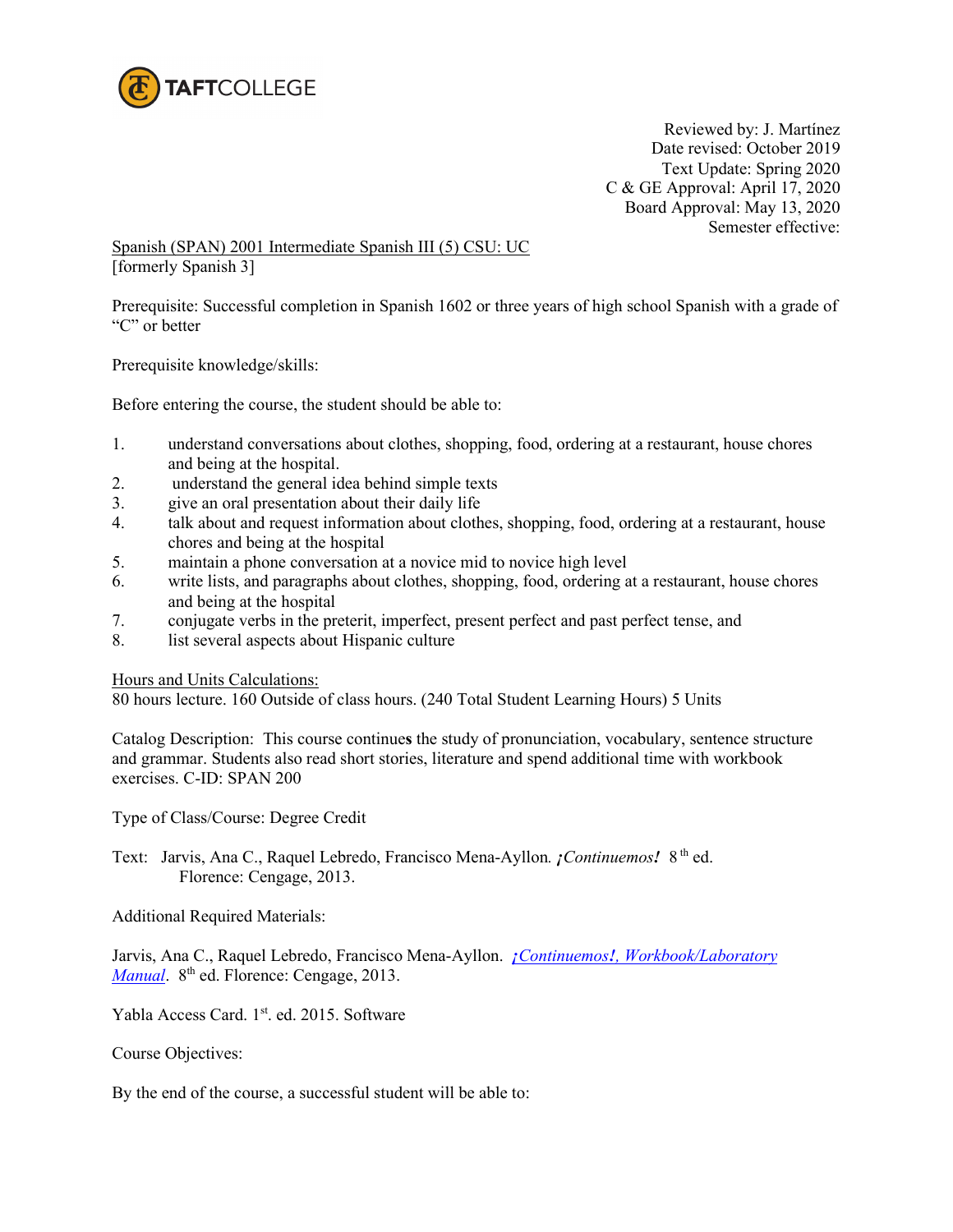

- 1. demonstrate proficiency in the four skills: listening, comprehension, speaking, and reading as defined by the American Council on the Teaching of Foreign languages for the range of Novice high to Intermediate Low,
- 2. understand some Spanish when spoken at a slower than normal pace even though repetition and rewording may be necessary,
- 3. ask and answer questions about predictable and limited topics, with much linguistic inaccuracy, but understood by sympathetic interlocutors,
- 4. write sentences in Spanish about familiar and limited topics relying on practiced material,
- 5. read simple material such as short stories, advertisements, newspaper articles and comprehend most of it with some misunderstandings,
- 6. apply critical thinking in application of rules of Spanish grammar,
- 7. demonstrate knowledge about the Hispanic culture, and

Course Scope and Content:

- Unit I Spain: The Homeland
	- A. History and Goverment Systems
	- B. Espana (Spain)
	- C. Grammar
		- a. Present Indicative
		- b. The Present Progressive
		- c. The Personal a
		- d. Direct Object Pronouns
		- e. Indirect Object Pronouns
		- f. Reflexive Verbs
		- g. Readings : « Lectura periodística, Viñetas culturales and Rincón Literario

## Unit II Spanish Speaking America: Yesterday and Today

- A. Politics and Economy
- B. Latin America
- C. Grammar
	- a. Ser and Estar
	- b. Possessive Adjectives and Pronouns
	- c. Direct Object Pronouns and Indirect Object Pronouns used together
	- d. Use and Omission of the Definite and Indefinite Articles
	- e. The Preterit
	- f. The Imperfect
	- g. Readings : « Lectura periodística, Viñetas culturales and Rincón Literario

## Unit III Education in Hispanic Countries

- A. Different Educational Systems
- B. Grammar
	- a. Special Construction Verbs
	- b. The preterit contrasted with the Imperfect
	- c. Verbs that change meaning in the preterit
	- d. Relative Pronouns
	- e. Time Expressions with hacer
	- f. Readings : « Lectura periodística, Viñetas culturales and Rincón Literario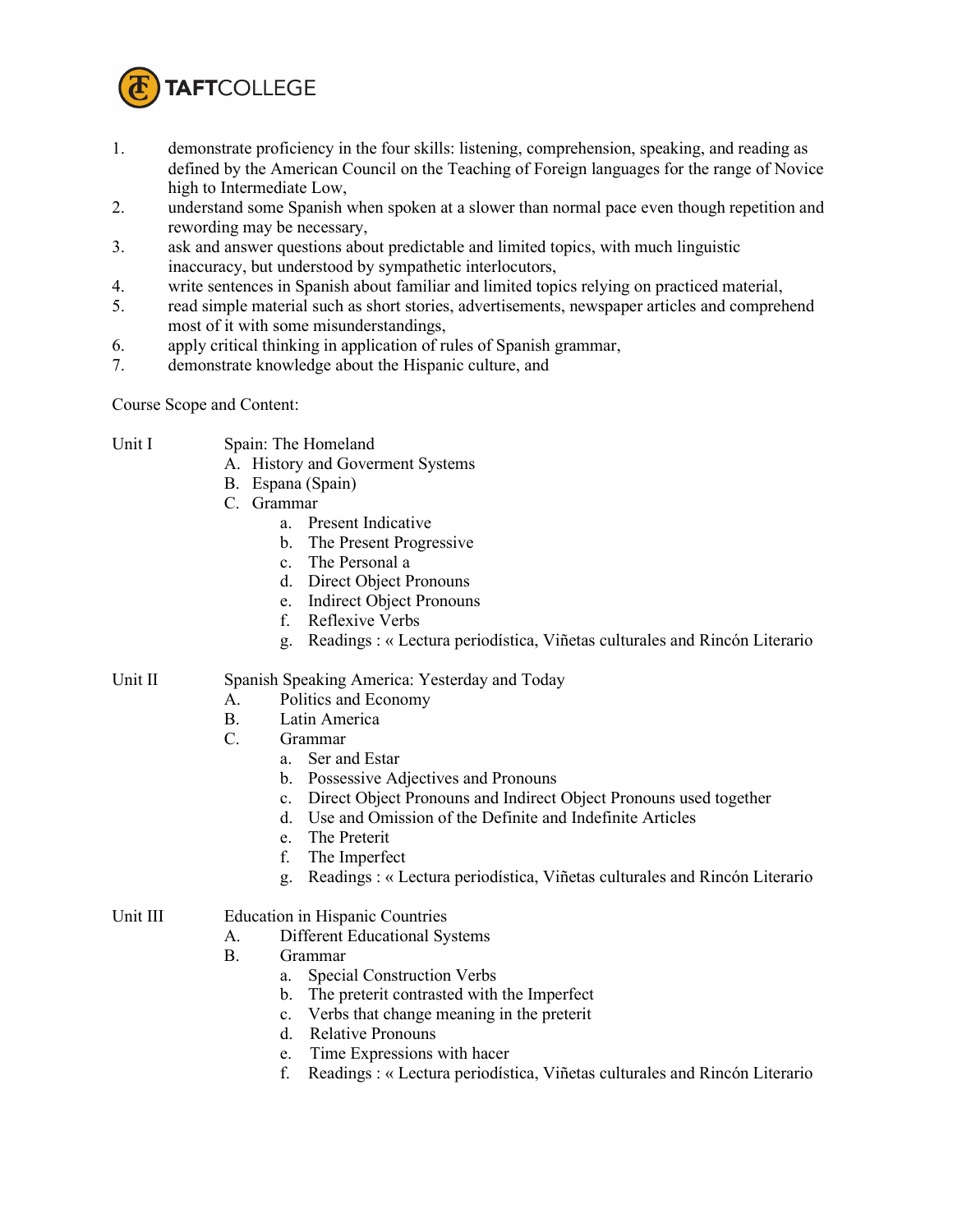

Unit IV Traditions, Customs and Superstitions Festivities, Fairs and Superstitions

## A. Grammar

- a. Comparatives of equality and inequality
- b. Por and Para
- c. The Subjunctive Mood
- d. The Subjunctive with Expressions of Will
- e. The Subjunctive with Expressions of Emotion
- f. Readings : « Lectura periodística, Viñetas culturales and Rincón Literario

Learning Activities Required Outside of Class:

The students in this class will spend a minimum of 10 hours per week outside of the regular class time doing the following:

- 1. Studying
- 2. Answering questions
- 3. Skill practice
- 4. Required reading
- 5. Written work
- 6. Completing the workbook
- 7. Preparing and doing oral presentations

Methods of Instruction:

- 1. Spanish grammar and units of language structure are carefully reviewed by means of a text written in Spanish
- 2. Selected novels, plays, short stories and cultural readings are assigned and discussed in Spanish
- 3. Specific text and periodical material embodying areas of Latin-American culture are selected for study; Power Point presentations and films are shown about area under study
- 4. Oral question-and-answer drills based on assigned readings and conversations on subjects meaningful to students are conducted in Spanish
- 5. Acoustic practice is provided in the classroom and with the audio CDs that accompany the workbook
- 6. Student-centered activities
- 7. Students work in groups to create: dialogues, presentations, skits, and projects
- 8. Visual aids and games are used to enhance teaching, and
- 9. On-line technology such as VoiceThread and Yabla are used to deliver and receive content

Methods of Evaluation:

- 1. Substantial writing assignments, including:
	- a. written homework, compositions
- 2. Skill demonstrations, including:
	- a. class performance*,* oral interviews
	- b. class presentations or recorded presentations
	- c. group projects
- 3. Other examinations, including:
	- a. multiple choice
	- b. true/false items
	- c. completion